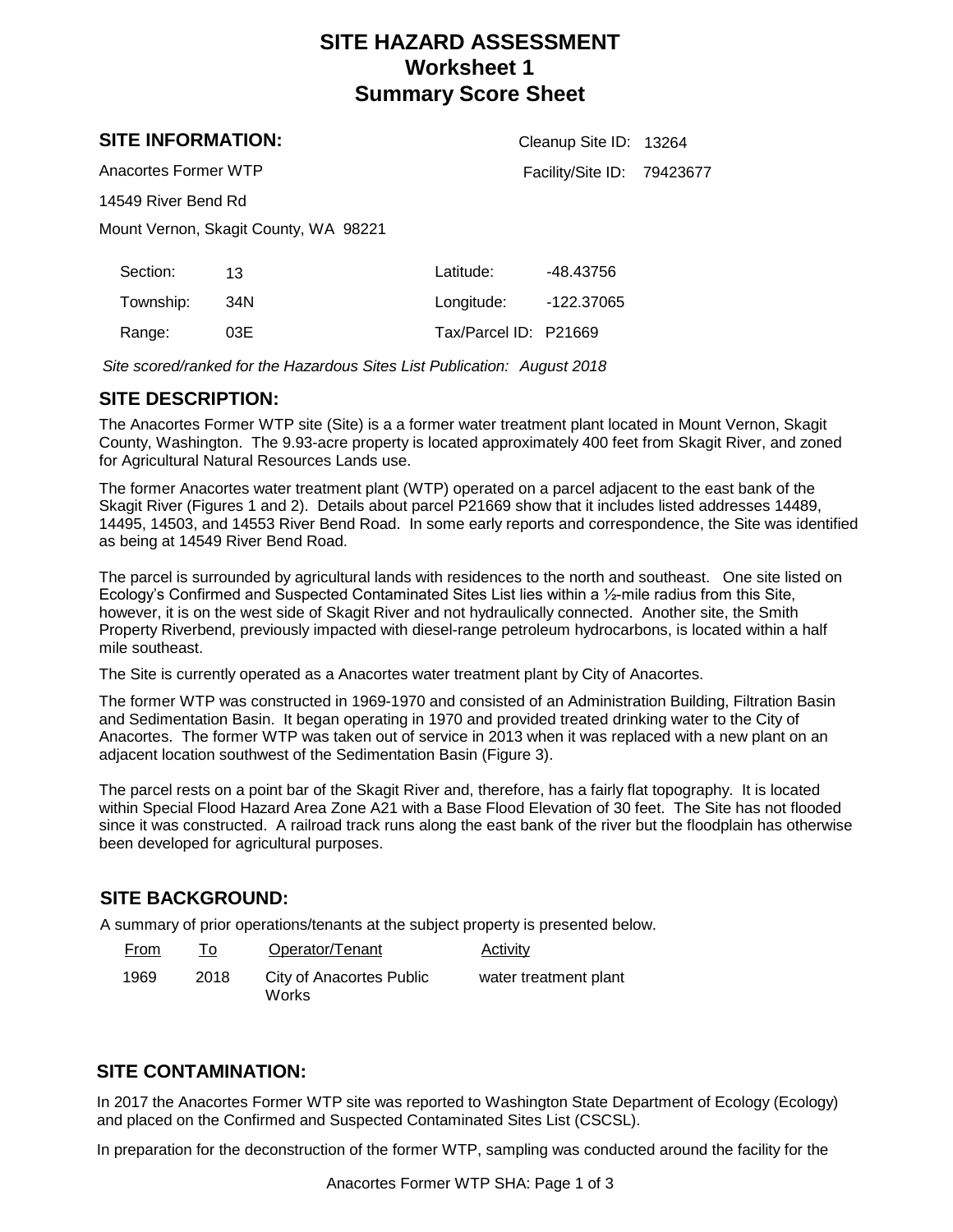## **SITE HAZARD ASSESSMENT Worksheet 1 Summary Score Sheet**

presence of asbestos and polychlorinated biphenyls (PCBs). Both were discovered in building materials and areas throughout the Site during a Hazard Materials Assessment in January 2015 and in follow up investigations in 2016. While hazardous substances were identified throughout the facility, this Site Hazard Assessment only addresses PCBs detected in the natural environment. These are believed to be generated from weathered sealing/coating material containing PCBs applied to concrete surfaces and present in soil from 0-12 inches below ground surface (bgs).

Two investigations were completed in 2016 to provide a more detailed characterization of PCB impacts. The first phase, known as the "Initial Investigation", focused on determining where the PCBs found in the Hazardous Material Assessment originated. During the second "Data Gap Investigation" phase, shallow soil borings and groundwater monitoring wells were installed. During these investigations, groundwater flow direction was determined to fluctuate from the northwest to northeast, depending on the season.

Sixteen soil samples were collected in May 2016 around the vicinity of the Sedimentation and Filtration Basins (Figure 3). With the exceptions of SB-08 and DG-GW, soil borings were extended to a depth of 30 feet bgs. Soil borings were completed as 14 groundwater monitoring wells. Groundwater was encountered in all locations and ranged in depth from 17.2 to 18.0 feet.

Analysis of these soil samples found no detection of PCBs (as Aroclor) up to 15.6 ppm total Aroclors in sample FB-SOIL-12-03 (Figure 4). PCB was not detected in groundwater samples.

A Terrestrial Ecological Evaluation was also conducted to determine the potential exposure to wildlife. It was determined that the largest contiguous portion of undeveloped land is about 1.6 acres, which required no further ecological evaluation per the Simplified TEE, Exposure Analysis Condition 2.

The City of Anacortes is currently working with Ecology to finalize an Agreed Order proposing a remedial action to excavate and remove the PCB-affected soil and collect confirmation soil sampling.

## **REMEDIATION ACTIVITIES:**

In May 2017, a Skagit County Public Health and Community Services representative met with Fred Buckenmeyer, City of Anacortes Public Works Director, to visit the site as part of an Initial Investigation. During that visit, it was confirmed that no remediation or demolition work had been conducted at the site. In 2018, an Ecology cleanup site manager confirmed the status of the site is the same as found in 2016.

## **CURRENT SITE CONDITIONS:**

The continual degradation of PCB-laden coating on the exterior walls of the Sedimentation and Filtration Basins remains a potential source for shallow soil contamination as long as the structures or building materials remain onsite. The bare ground with sparsely paved areas provides a possible airborne exposure pathway to contractors, visitors and trespassers.

The approximate depth to groundwater is 12-15 feet below ground surface, with groundwater flowing to the northwest to northeast, depending on the season and tidal fluctuations of Skagit River. Subsurface soils are silty, fine-graned sand to 25 feet below ground surface.

#### **SPECIAL CONSIDERATIONS:**

Checked boxes indicate routes applicable for Washington Ranking Method (WARM) scoring

#### **Surface Water**

There is no evidence that contamination from this site has reached a surface water body. Therefore, the surface water route is not scored.

#### **Air**

PCB-impacted soils are shallow and have the potential to become airborne.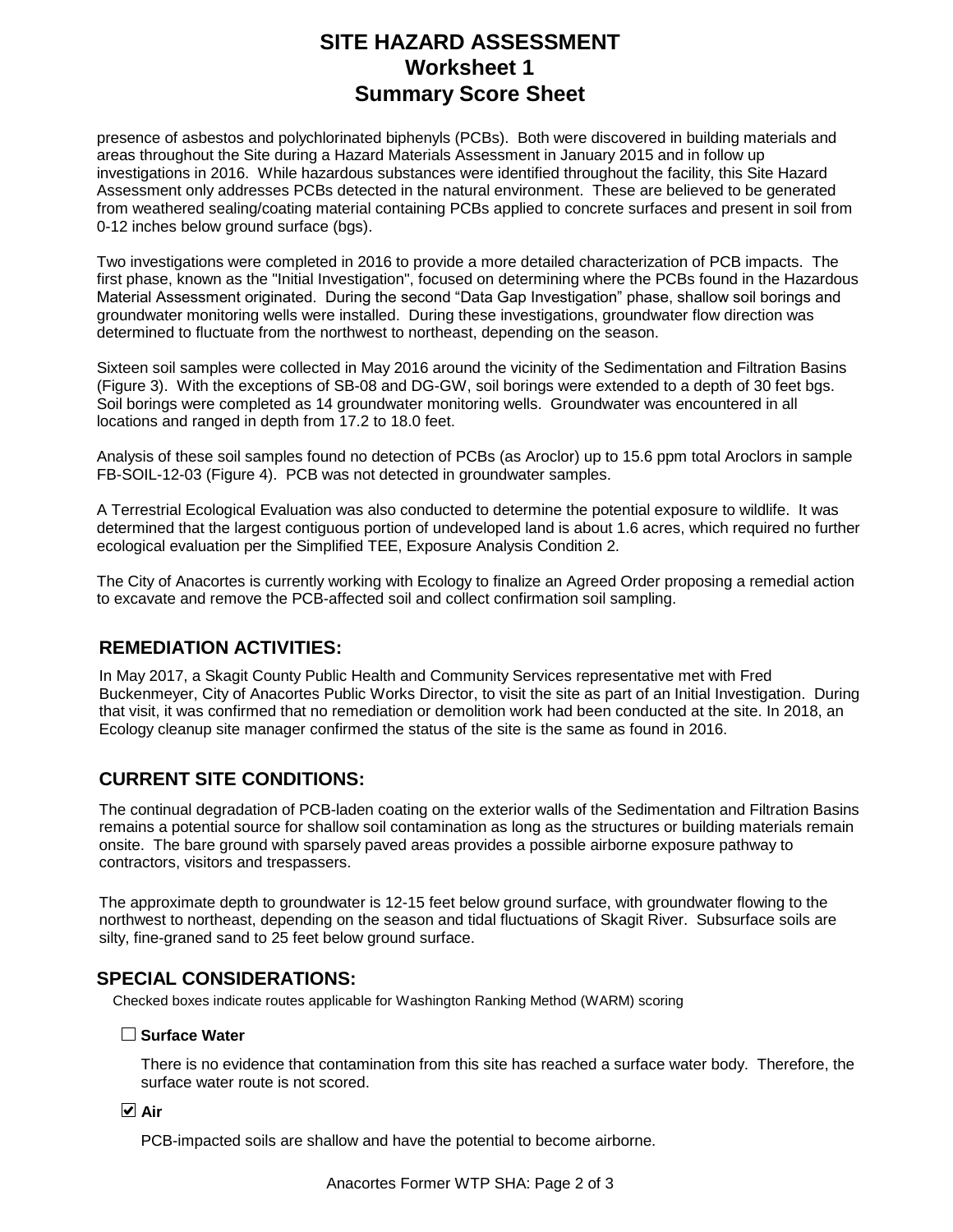## **SITE HAZARD ASSESSMENT Worksheet 1 Summary Score Sheet**

#### **Groundwater**

Groundwater has been sampled from onsite monitoring wells and PCB was not detected. For this reason, the groundwater route is not scored.

The Skagit River provides a natural hydraulic barrier between groundwater at the Site and groundwater on the opposing bank. For this reason, groundwater wells on the north, west and south sides of the Skagit River are not included in the 2-mile radius used for this SHA.

Also, the City of Anacortes, which continues to operate a water treatment plan on the same parcel, has several wells identified as its water source on water right G1-\*03767. The City applied for a change in this water right to allow surface water to be diverted from the Skagit River in lieu of pumping water from wells. This change has been approved by Ecology but the deadline for completing the full project is 2046, which keeps the original water right document active. According to the Anacortes Public Works department and Department of Health's Office of Drinking Water, water supplied to the water treatment plant is pumped out of the Skagit River. The wells are no longer in use and, therefore, were not used to calculate the population served by drinking water wells within the area described above.

#### **ROUTE SCORES:**

| Surface Water/ Human Health: |      | Surface Water/ Environment: |  |  |
|------------------------------|------|-----------------------------|--|--|
| Air/ Human Health:           | 20.1 | Air/ Environment:           |  |  |

Groundwater/ Human Health:

#### **Overall Rank: 5**

#### **REFERENCES:**

- Anacortes Public Works Water Treatment Plant website 1 https://www.cityofanacortes.org/496/History-of-the-Plant
- 2 Evaluation of Potential Human Health Risks Associated with Contamination Identified in Building Materials at the Former Anacortes Water Treatment Plant, INTERTOX, INC., March 30, 2017
- 3 GWIS application using aerial photography
- 4 Initial Investigation Field Report, May 15, 2017
- 5 Missouri Census Data Center
- 6 Rain Master Control Systems website http://www.rainmaster.com/historicET.aspx
- 7 Skagit County iMap
- Toxicology Database for Use in Washington Ranking Method Scoring, Dept. of Ecology, 8 January 1992
- US Fish & Wildlife Service National Wetlands Inventory 9 https://www.fws.gov/wetlands/Data/Mapper.html
- 10 Washington Ranking Method manual, Dept. of Ecology, April 1992
- 11 Washington State Dept. of Health, Office of Drinking Water Sentry
- 12 Water Rights Map, Dept of Ecology
- 13 Weather Atlas website https://www.weather-us.com/en/washington-usa/arlington-climate
- 14 Well Log database, Dept. of Ecology
- 15 Remedial Investigation Report, Stantec Consulting Services, Inc., July 12, 2018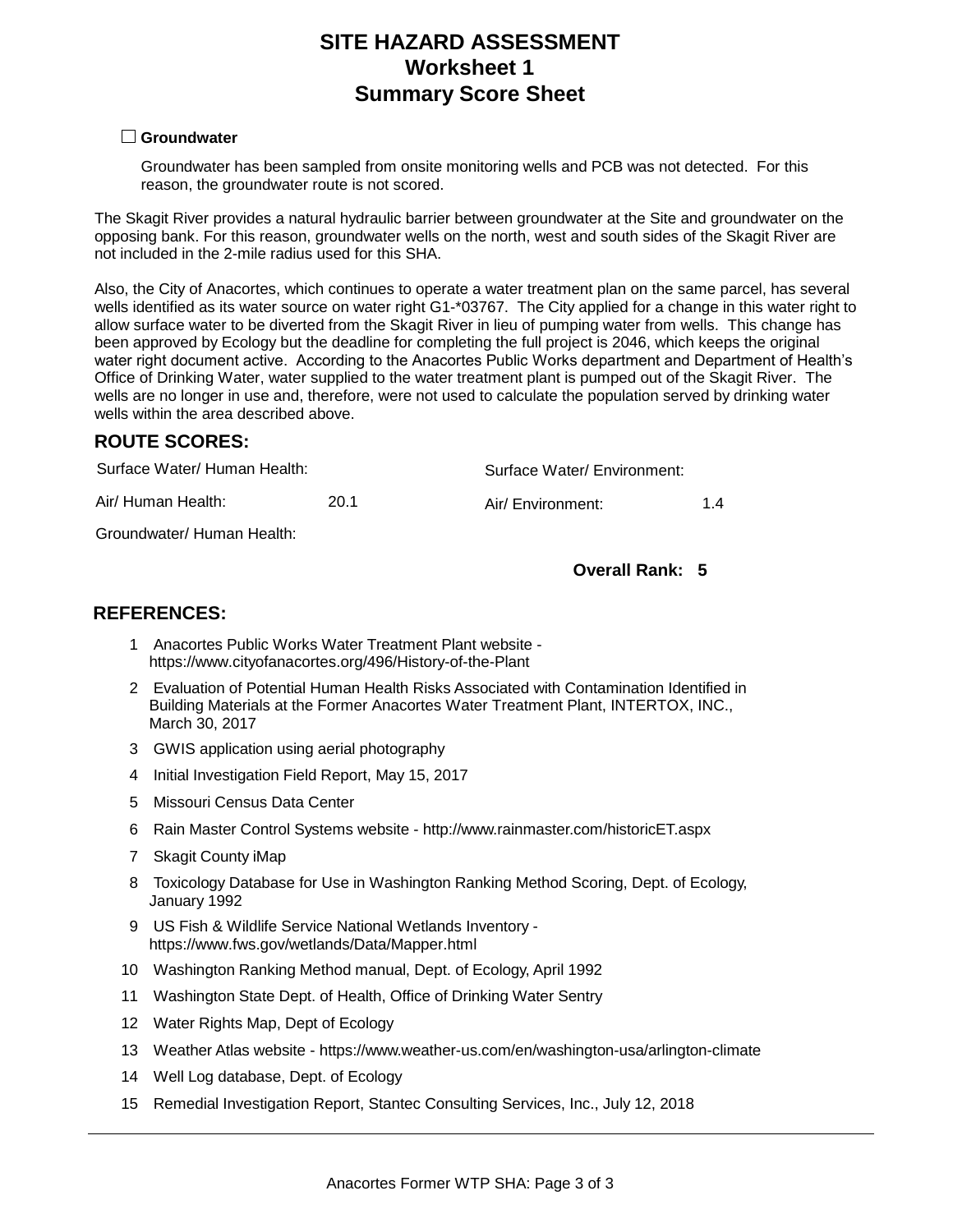## **SITE HAZARD ASSESSMENT Worksheet 2 Route Documentation**

Cleanup Site ID: 13264 Anacortes Former WTP Facility/Site ID:

## **1. SURFACE WATER ROUTE**

**List those substances to be considered for scoring:**

Not scored

**Explain the basis for choice of substances to be used in scoring:**

**List those management units to be considered for scoring:**

**Explain basis for choice of unit to be used in scoring:**

## **2. AIR ROUTE**

**List those substances to be considered for scoring:**

PCBs

**Explain the basis for choice of substances to be used in scoring:**

Detected in surface and subsurface soils

**List those management units to be considered for scoring:**

Soil

**Explain basis for choice of unit to be used in scoring:**

Contaminated soils have not been addressed.

## **3. GROUNDWATER ROUTE**

**List those substances to be considered for scoring:**

Not scored

**Explain the basis for choice of substances to be used in scoring:**

**List those management units to be considered for scoring:**

**Explain basis for choice of unit to be used in scoring:**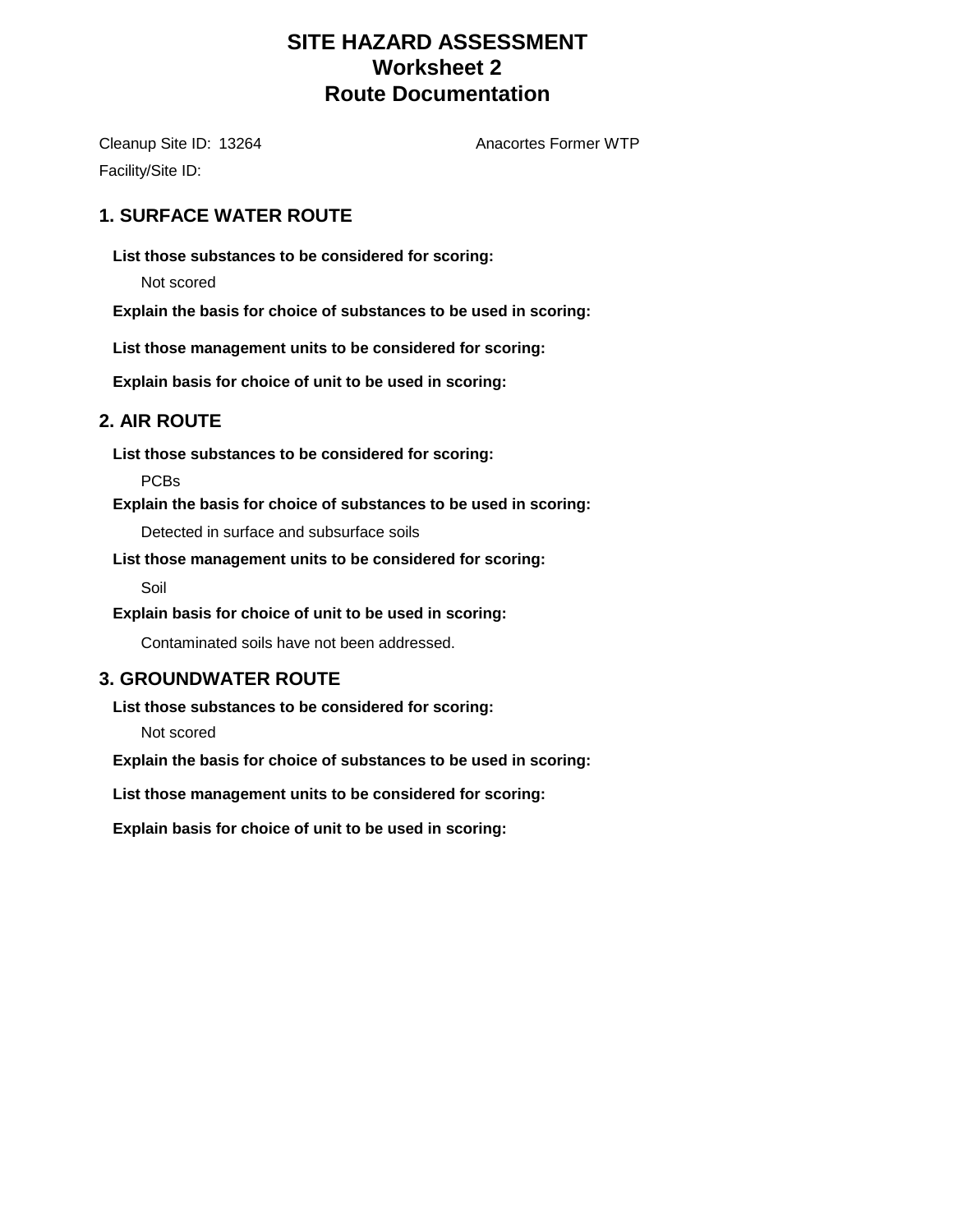

Figure 2: Anacortes Former WTP Site Vicinity (parcel identified on 2017 aerial photo)

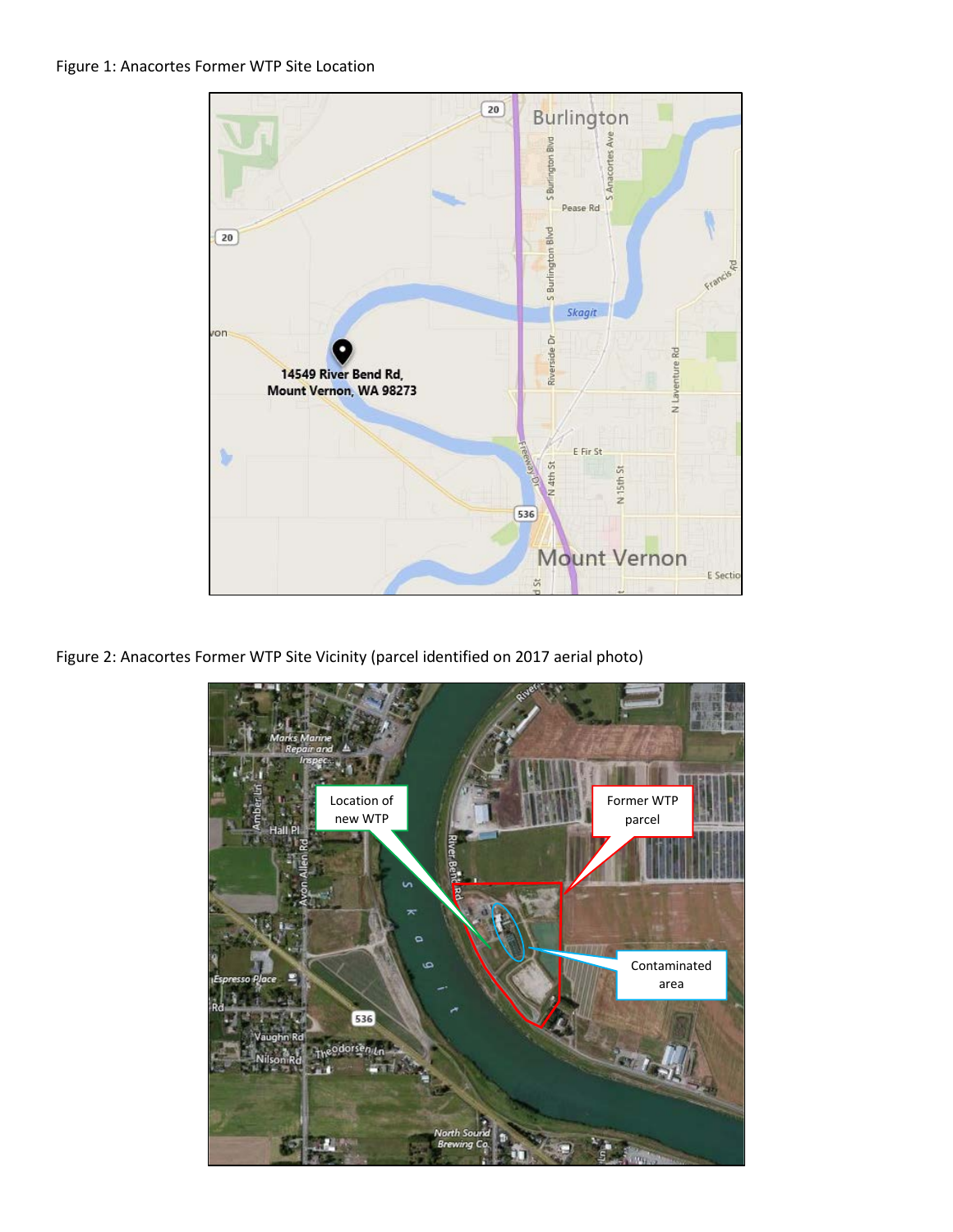#### Figure 3: 2017 Remedial Investigation Soil Boring Locations



Samples exceeding MTCA Method A cleanup levels

| Sample ID                           | Aroclor 1254 | Aroclor 1260 | <b>Total Aroclors</b> |
|-------------------------------------|--------------|--------------|-----------------------|
| SB-SOIL-12-01                       | 3.3          | 3.5          | 6.8                   |
| SB-SOIL-12-02                       | 0.33         | 0.29         | 0.62                  |
| SB-SOIL-12-03                       | 0.34         | 0.2          | 0.54                  |
| SB-SOIL-12-05                       | 1.2          | 1.5          | 2.7                   |
| SB-SOIL-36-05                       | 0.28         | 0.29         | 0.57                  |
| SB-SOIL-36-08                       | 0.21         | 0.2U         | 0.21                  |
| SB-SOIL-12-09                       | 0.33         | 0.57         | 0.9                   |
| FB-SOIL-12-01                       | 0.52         | 0.54         | 1.06                  |
| FB-SOIL-12-03                       | 6.9          | 8.7          | 15.6                  |
| FB-SOIL-12-04                       | 1.9          | 1.2          | 3.1                   |
| FB-SOIL-36-04                       | 0.24         | 0.2U         | 0.24                  |
| FB-SOIL-12-05                       | 0.57         | 0.53         | 1.1                   |
| FB-SOIL-12-DUP                      | 0.36         | 0.35         | 0.71                  |
| FB-SOIL-12-06                       | 0.06         | 0.72         | 1.32                  |
| FB-SOIL-36-06                       | 0.33         | 0.24         | 0.57                  |
| <b>MTCA Method A cleanup levels</b> | $\mathbf{1}$ |              |                       |

Figure 4: Data Gap Investigation Soil Sample Results (ppm) – table does not include samples with no detections

 **Bold** – exceeds MTCA Method A cleanup level

U – not detected above method detection limit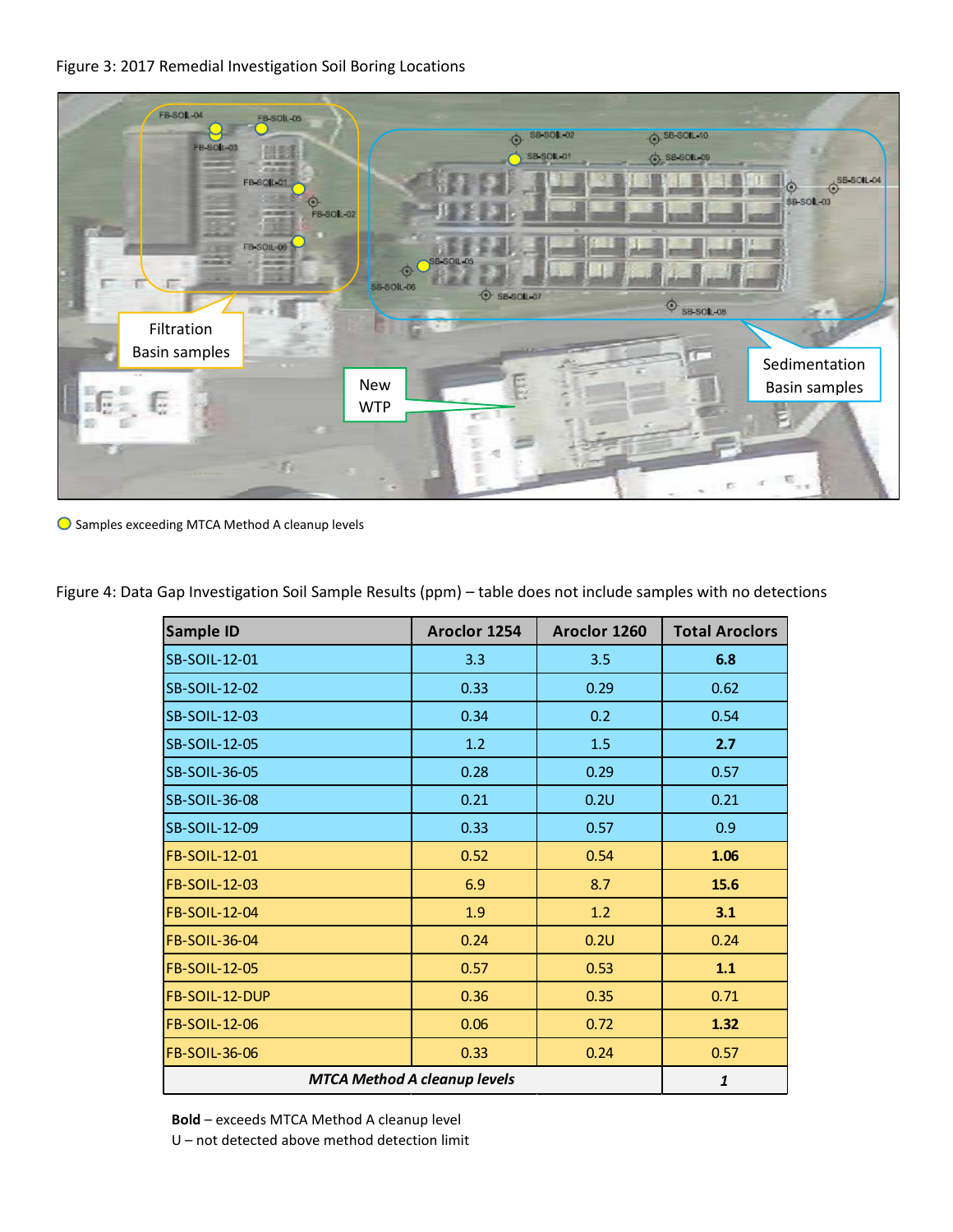#### Figure 5: 2-mile radius around Anacortes Former WTP site (including townships, ranges and sections)



Figure 6: Wetland identified (by green overlay) on the Anacortes Former WTP parcel

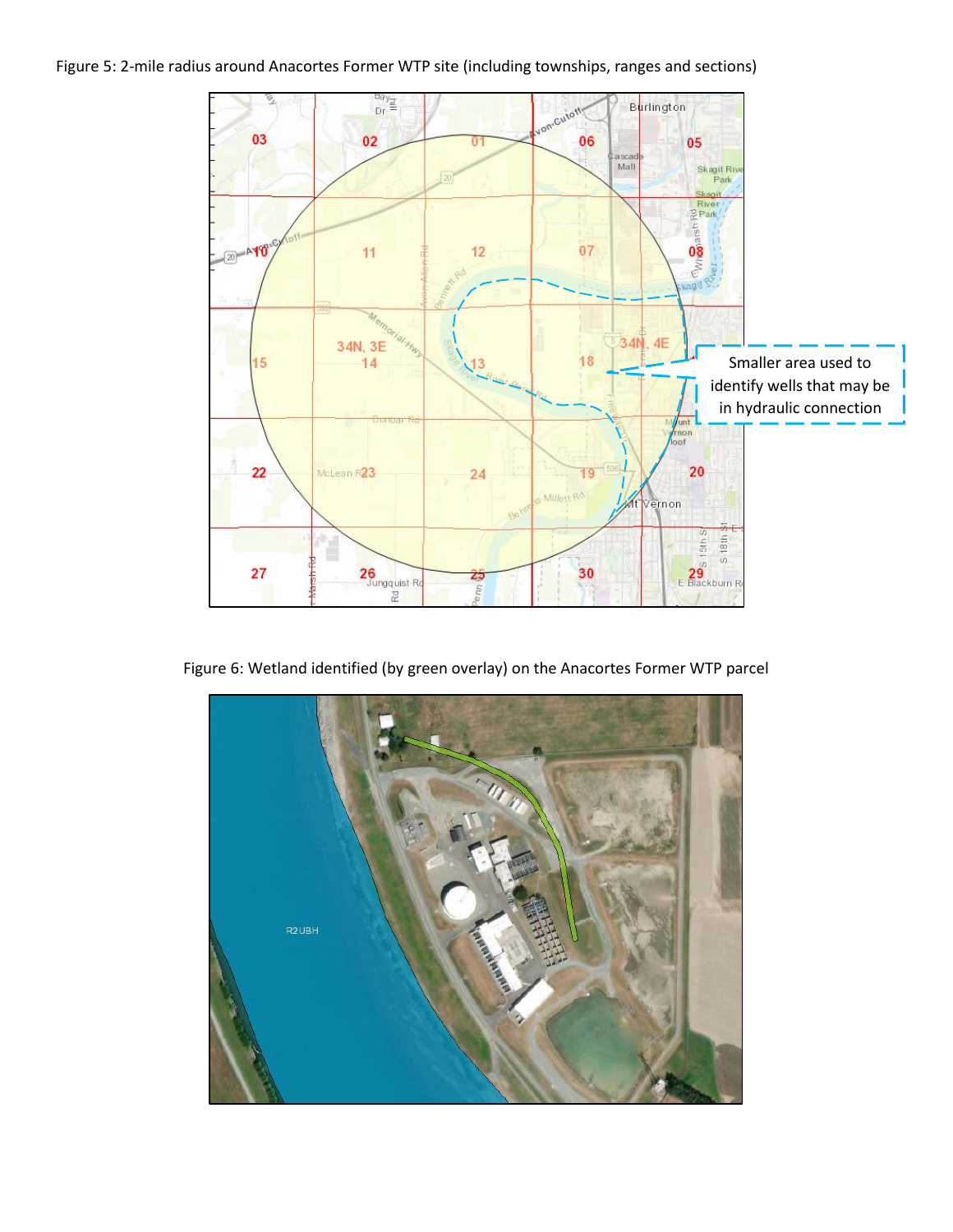# **Surface Water Route Worksheet 4**

**CSID: 13264 Site: Anacortes Former WTP**

**Not Scored**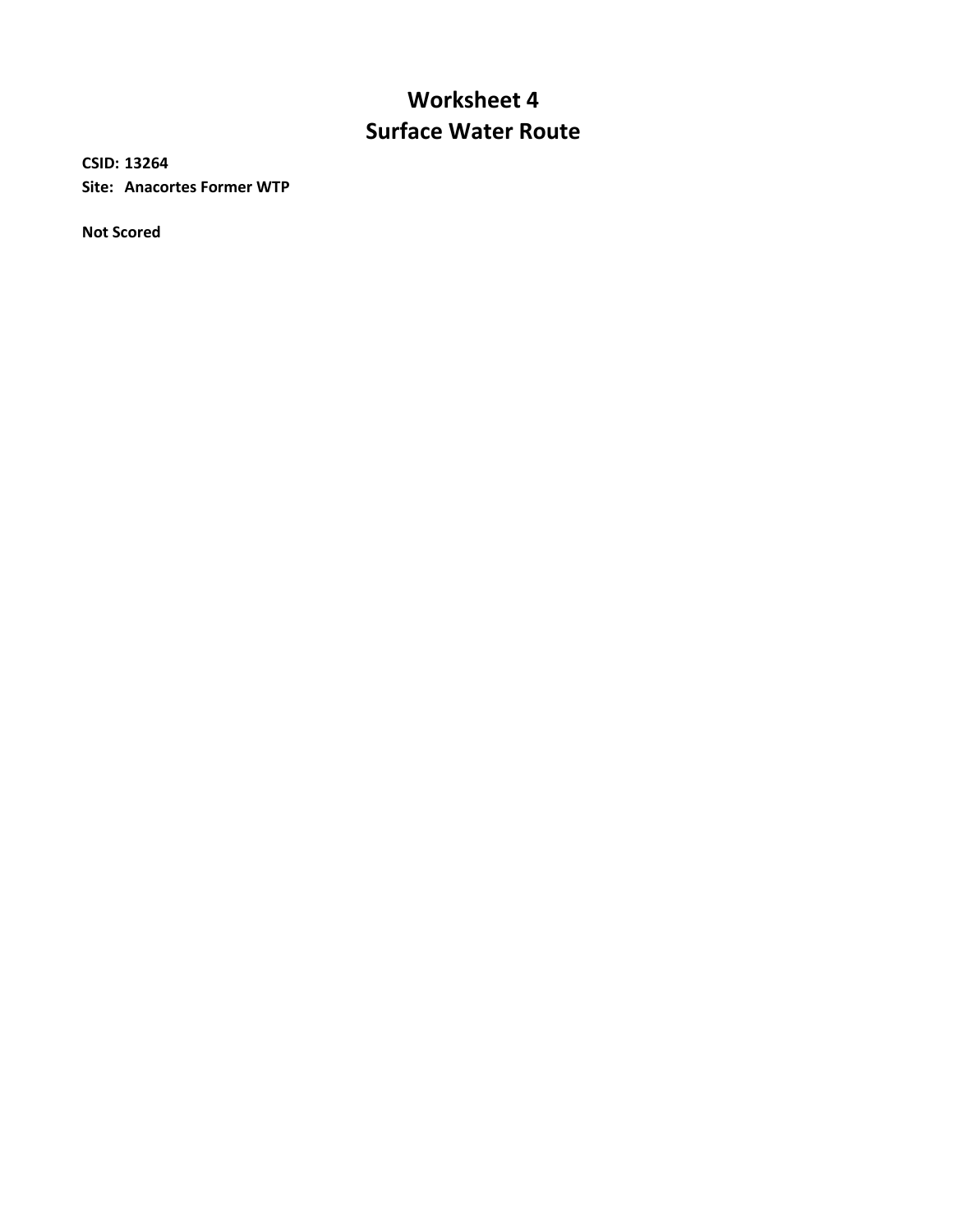# **Worksheet 5 Air Route**

#### **CSID: 13264**

**Site: Anacortes Former WTP**

#### **1.0 SUBSTANCE CHARACTERISTICS**

# 1.1 Introduction

No scoring in Section 1.1.

#### 1.2 Human Toxicity

|             | Amb. Air Stnd.       |    | <b>Acute Toxicity</b>            |  | <b>Chronic Toxicity</b> |  | Carcinogenicity           |       |
|-------------|----------------------|----|----------------------------------|--|-------------------------|--|---------------------------|-------|
|             | Value                |    | Value                            |  | Value                   |  | Adj. CPFi<br>(risk/mg/kg- |       |
| Substance   | (ug/m <sup>3</sup> ) |    | Score (mg/m <sup>3</sup> ) Score |  | (mg/kg/day) Score       |  | day)                      | Score |
| <b>PCBs</b> | 0.00175              | 10 | na                               |  | na                      |  | $1.60E + 00$              |       |

| Maximum score: |                               |                       |     |
|----------------|-------------------------------|-----------------------|-----|
| Bonus points:  |                               | Human Toxicity Score: | -10 |
| Source:        | <b>WARM Toxicity Database</b> | Range: 1-12           |     |

## 1.3 Mobility

Gaseous Mobility

| <b>JUUJ IVIUDIIILY</b> |                |  |               |       |
|------------------------|----------------|--|---------------|-------|
|                        | Vapor Pressure |  | Henry's Law   |       |
|                        | Value          |  | Value (atm-   |       |
| Substance              | (mm Hg)        |  | Score m3/mol) | Score |
| <b>PCBs</b>            | $<$ 1F-4       |  | na            |       |

| Maximum score: |                               |
|----------------|-------------------------------|
| Source:        | <b>WARM Toxicity Database</b> |

| silty, fine-grained sand |
|--------------------------|
| 220                      |
| 1-10                     |
| 3                        |
| WARM, RI Report          |
|                          |

Mobility Score: 3 Range: 0-4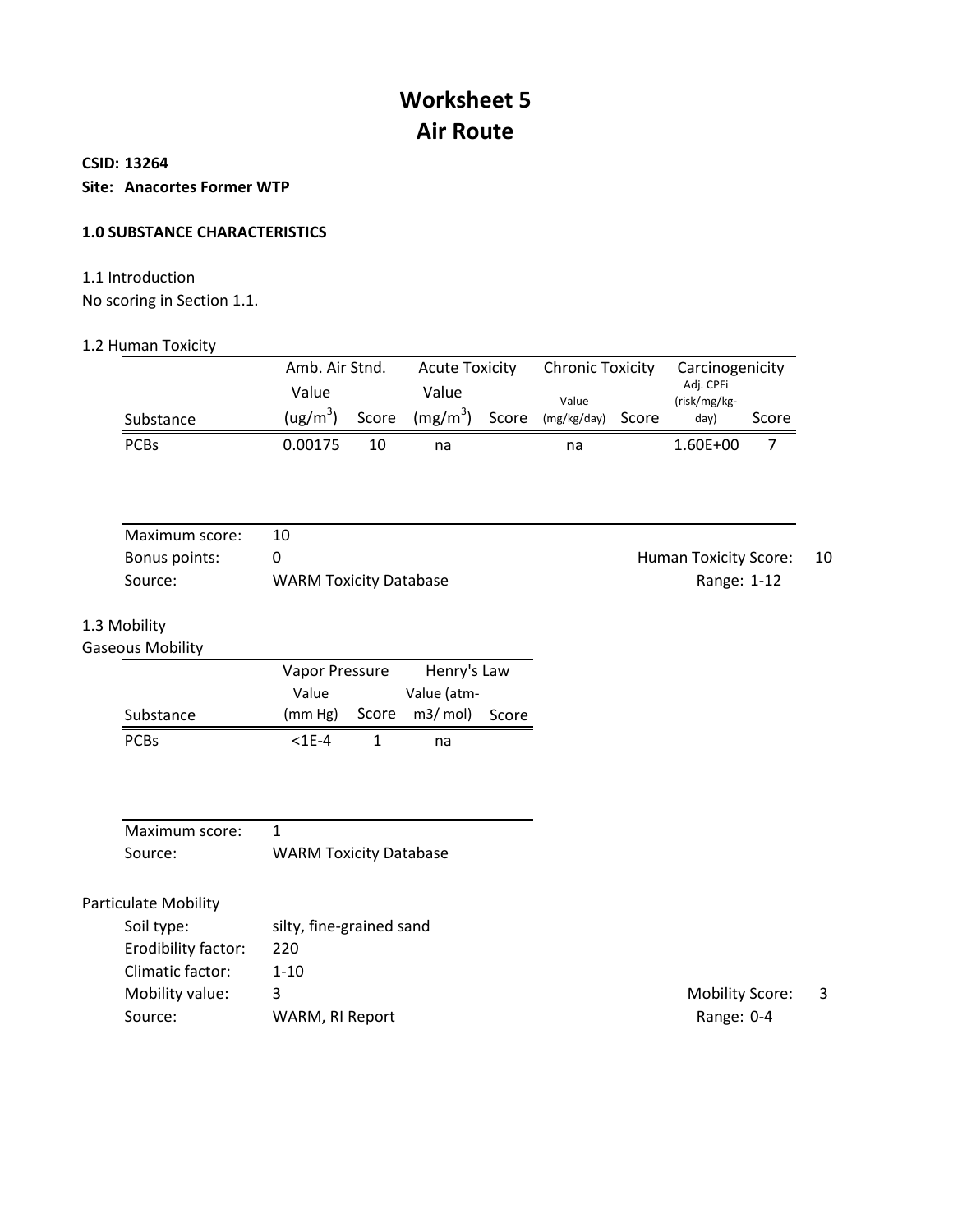#### 1.4 Human Toxicity/Mobility

| Source: | <b>WARM Scoring Manual</b> |
|---------|----------------------------|
|---------|----------------------------|

## Human Tox/Mobil Score: 15 Range: 1-24

| 1.5 Environmental Toxicity/Mobility     |                               |                                  |                                                          |                |
|-----------------------------------------|-------------------------------|----------------------------------|----------------------------------------------------------|----------------|
|                                         | Acute                         |                                  |                                                          |                |
|                                         | Value                         |                                  |                                                          |                |
| Substance                               | (mg/m <sup>3</sup> )<br>Score |                                  |                                                          |                |
| <b>PCBs</b>                             | na                            |                                  |                                                          |                |
| Maximum score                           | $\mathbf 0$                   |                                  | <b>Environmental Toxicity Score:</b>                     | 0              |
| Source:                                 | <b>WARM Toxicity Database</b> |                                  | Range: 1-10                                              |                |
|                                         |                               |                                  | Environmental Tox/Mobil Score:<br>Range: 1-24            | 0              |
| 1.6 Substance Quantity                  |                               |                                  |                                                          |                |
| Quantity:                               | 416-2100 cubic yards          |                                  |                                                          |                |
|                                         |                               |                                  | volume estimated by determine approximate area confirmed |                |
| Basis:                                  |                               | contaminated with one foot depth |                                                          |                |
| Source:                                 | RI Report, WARM               |                                  | <b>Substance Quantity Score:</b><br>Range: 1-10          | $\overline{7}$ |
| 2.1 Containment                         |                               |                                  |                                                          |                |
| Description:                            |                               |                                  | bare ground with contamination at or near ground surface |                |
| Basis:                                  | RI Report, WARM               |                                  | <b>Containment Score:</b>                                | 10             |
|                                         |                               |                                  | Range: 0-10                                              |                |
| <b>SUBSTANCE PARAMETER CALCULATIONS</b> |                               |                                  |                                                          |                |
| Human Health Pathway                    |                               |                                  |                                                          |                |

| 62.0  |
|-------|
| 227.0 |
|       |

| 3.1 Nearest Population |                                                          |                                  |     |
|------------------------|----------------------------------------------------------|----------------------------------|-----|
| Description:           | residential property located about 900 feet to southeast |                                  |     |
| Distance (ft):         | $<$ 1000                                                 | <b>Nearest Population Score:</b> | -10 |
| Source:                | iMap                                                     | Range: 0-10                      |     |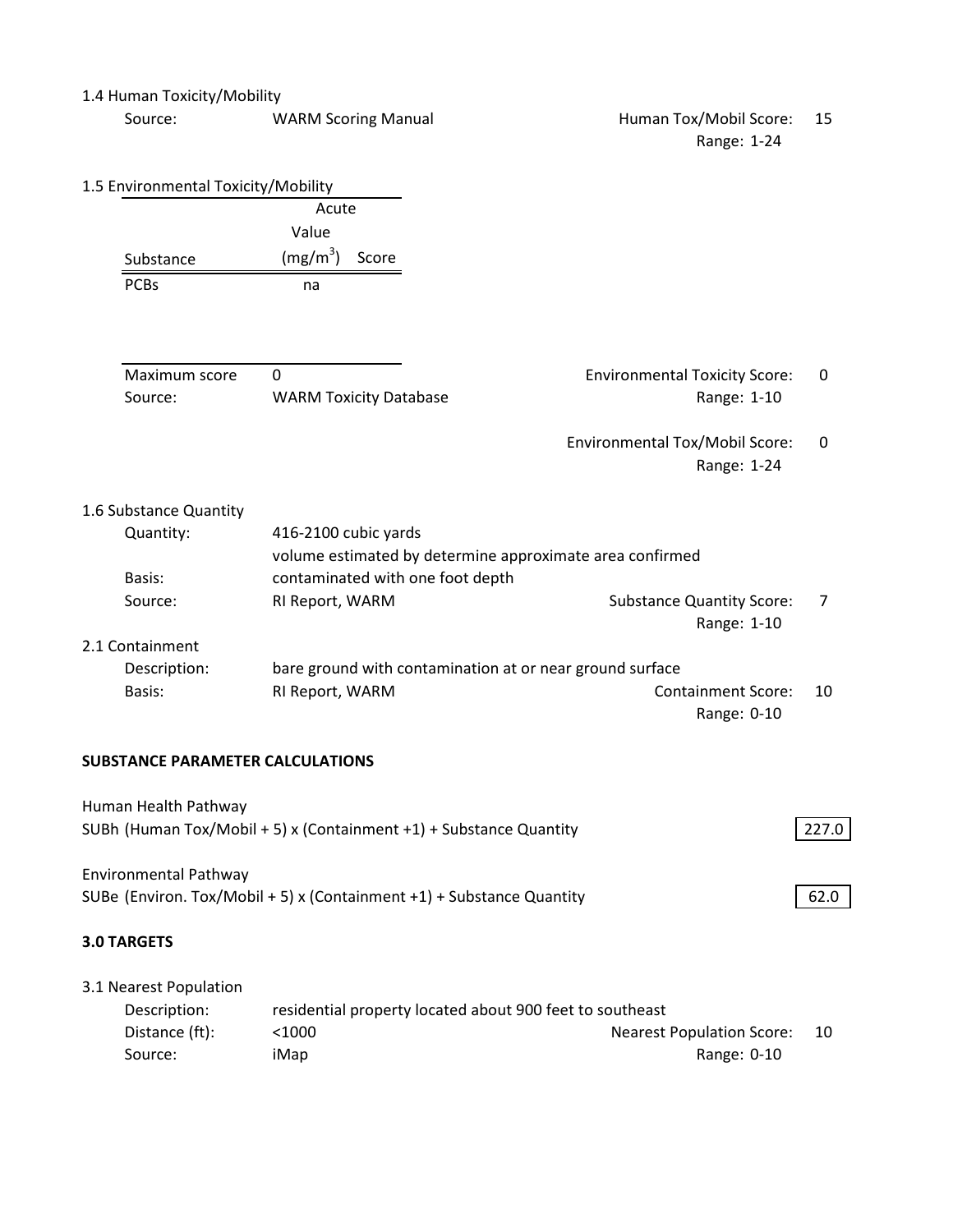| 3.2 Nearest Sensitive Environment         |                                                        |                                             |      |
|-------------------------------------------|--------------------------------------------------------|---------------------------------------------|------|
| Description:                              | Freshwater Emergent Wetland                            |                                             |      |
| Distance (ft):                            | < 1000                                                 | <b>Nearest Sensitive Environment Score:</b> | 7    |
| Source:                                   | <b>NWI Wetland Map</b>                                 | Range: 0-7                                  |      |
| 3.3 Population within One-Half Mile       |                                                        |                                             |      |
| Number:                                   | 337                                                    | Population within Half Mile Score:          | 18.4 |
| Source:                                   | MO CDC                                                 | Range: 0-75                                 |      |
| <b>TARGET PARAMETER CALCULATIONS</b>      |                                                        |                                             |      |
| Human Health Pathway                      |                                                        |                                             |      |
|                                           | TARh: Nearest Population + Population within Half Mile |                                             | 28.4 |
| <b>Environmental Pathway</b>              |                                                        |                                             |      |
| <b>TARe Nearest Sensitive Environment</b> |                                                        |                                             | 7.0  |
| <b>4.0 RELEASE</b>                        |                                                        |                                             |      |
| Evid. of release?                         | 0                                                      |                                             |      |
| Source:                                   | no documented releases to air                          | Release Score (REL):<br>Range: 0 or 5       | 0.0  |
| <b>AIR ROUTE CALCULATIONS</b>             |                                                        |                                             |      |
| Human Health Pathway                      |                                                        |                                             |      |
|                                           | AIRh: (SUBh x 60/329) x {REL + (TARh x 35/85} / 24     |                                             | 20.1 |
| <b>Environmental Pathway</b>              |                                                        |                                             |      |
|                                           | AIRe: (SUBe x 60/329) x {REL + (TARe x 35/85} / 24     |                                             | 1.4  |
|                                           |                                                        | Range: 0-100                                |      |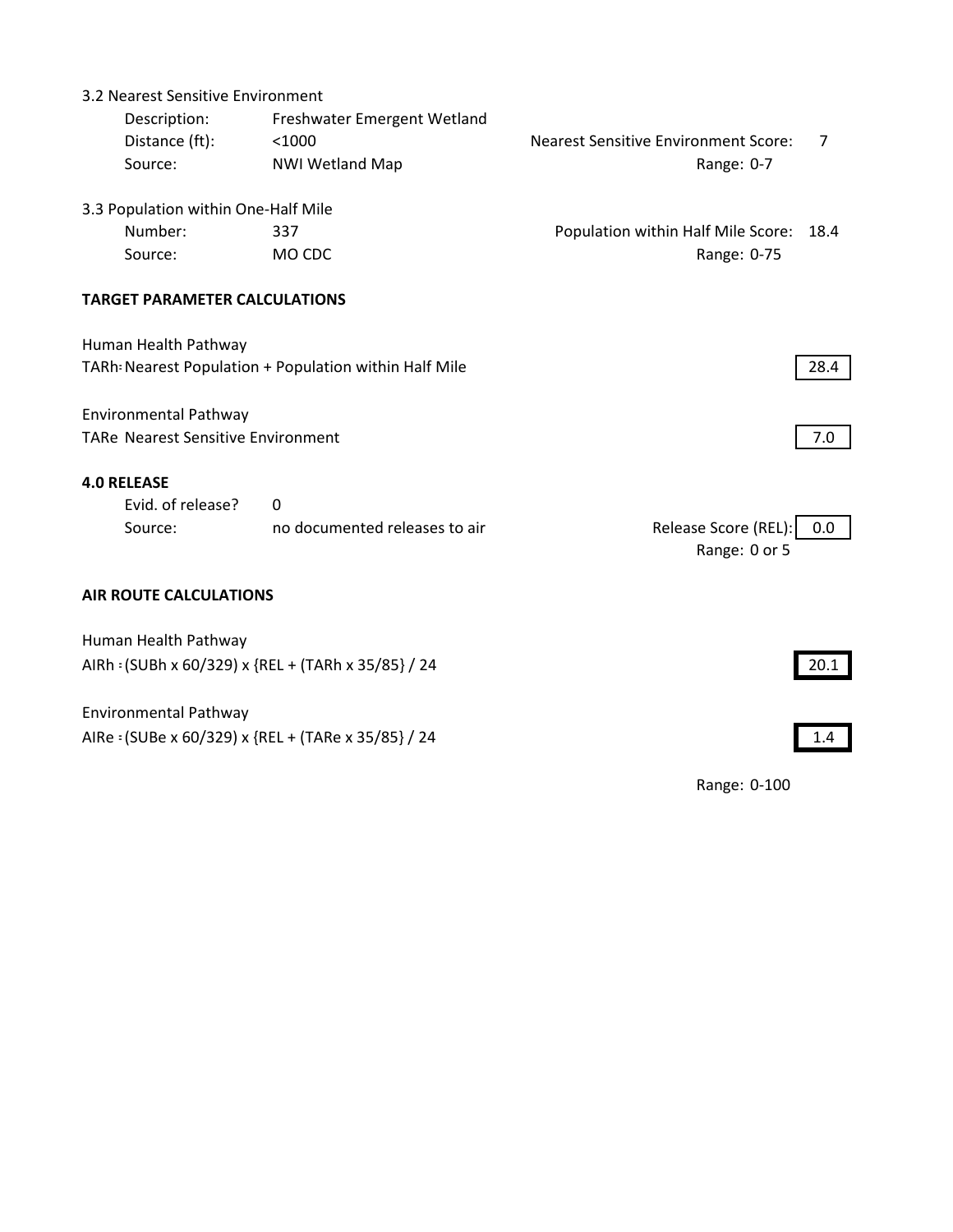# **Worksheet 6 Groundwater Route**

**CSID: 13264 Site: Anacortes Former WTP**

**Not Scored**